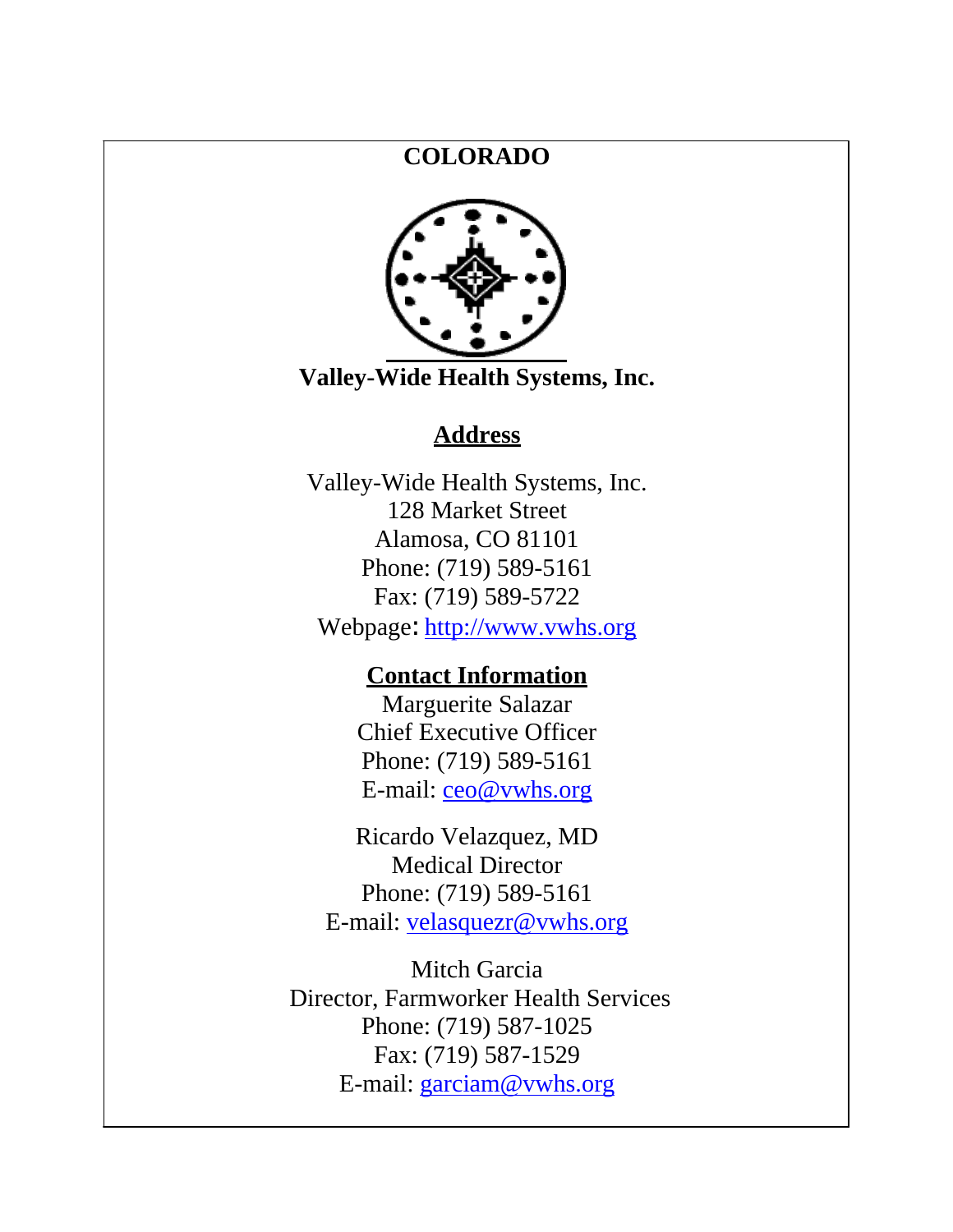#### **CONNECTICUT**

### **Connecticut River Valley Farmworker Health Program**

Massachusetts League of Community Health Centers 40 Court Street,  $10^{th}$  Floor Boston, MA 02108 Phone: (617) 426-2225 Fax: (617) 426-0097 Webpage:<http://www.massleague.org/CRVFHP.htm>

**Contact Information**

James Hunt Executive **Director** Phone: (617) 426-2225 E-mail: [jhunt@massleague.org](mailto:jhunt@massleague.org)

Keith Maxwell Technical Service Director Phone: (617) 426-2225 E-mail: [kmaxwell@massleague.org](mailto:kmaxwell@massleague.org)

Mary Ellen O'Driscoll Program Manager Phone: (617) 426-2225 E-mail: [meodriscoll@massleague.org](mailto:meodriscoll@massleague.org)

The Connecticut River Valley Farmworker Health Program (CRVFHP) is a unique two-state contracted services program of the Massachusetts League of Community Health Centers that provides outreach and primary health services to migrant and seasonal farmworkers through a partnership of health centers and other community-based organizations in Massachusetts and Connecticut. Since 1998, the CRVFHP has been offered through participating health centers and other health care providers in Connecticut and Massachusetts. The Connecticut River Valley is the largest agricultural region in New England. Running north to south along the Connecticut River, it extends from the Vermont border of Massachusetts to the Long Island Sound. Farmworkers in the region pick shade tobacco (used to wrap cigars), apples, other fruits and vegetables. Farmworkers are also employed in nurseries and sod farms in both states. An estimated 12,000 migrant and seasonal farmworkers and their dependents live within the Valley. Farmworkers in the Connecticut River Valley suffer from many of the same health ailments as the national farmworker population. Nationally, farmworkers may suffer from high rates of diabetes and chronic hypertension, HIV/AIDS disease, tuberculosis and dental disease. Occupational exposures to pesticides are a risk factor for many illnesses. Common conditions include musculoskeletal problems, dermatitis and rashes, headaches, and eye problems.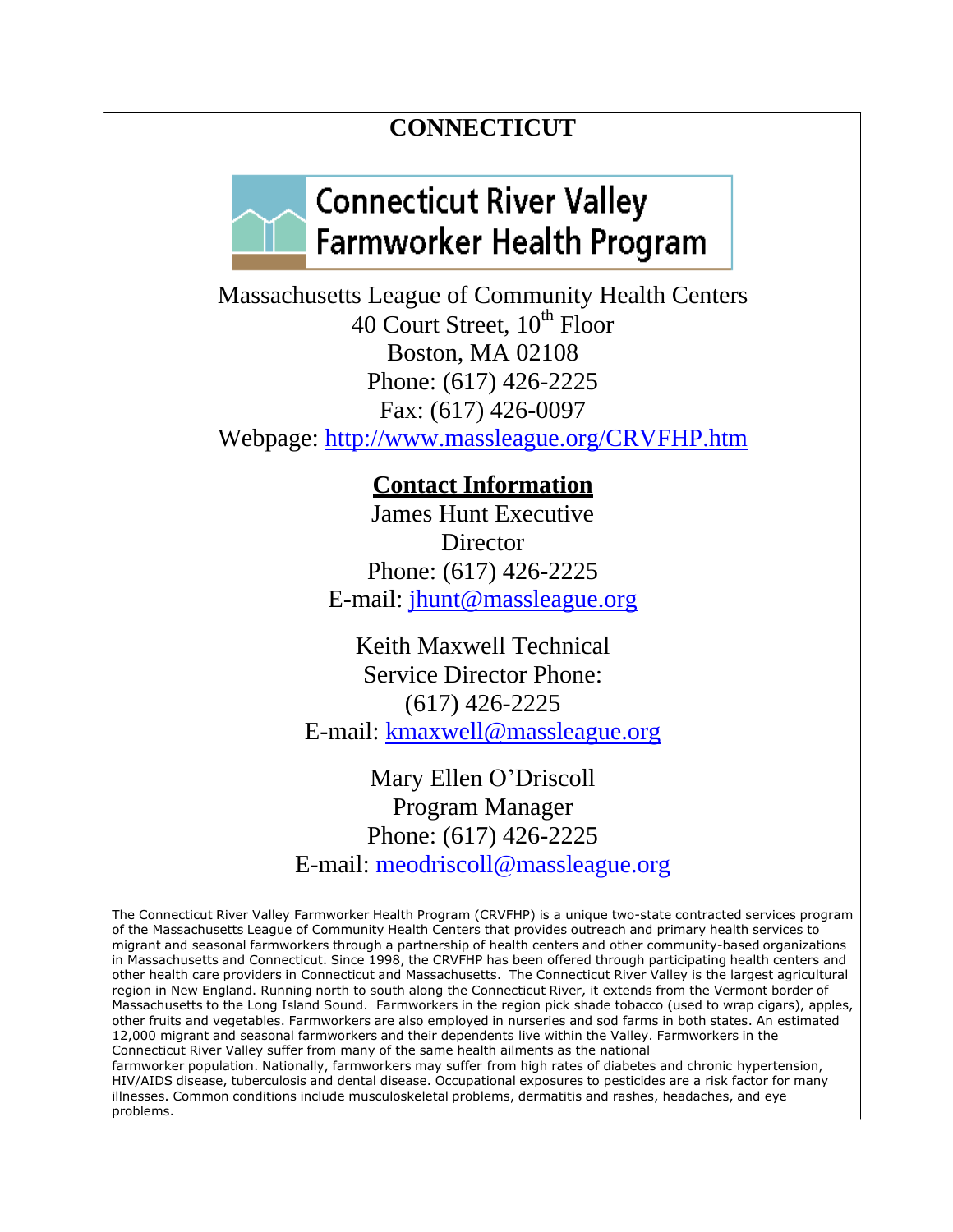#### **GEORGIA**



**GEORGIA DEPARTMENT OF** COMMUNITY HEALTH

**Georgia Farmworker Health Program (GFH)** 

**Address** State Office of Rural Health 502 S. 7th Street Cordele, GA 31015 Phone: (229) 401-3090 Fax: (229) 401-3077 Webpage:

[http://dch.georgia.gov/00/channel\\_title/0,2094,31446711\\_40951017,00.html](http://dch.georgia.gov/00/channel_title/0%2C2094%2C31446711_40951017%2C00.html)

#### **Contact Information**

Toni Brown Deputy Director State Office of Rural Health Phone: (229) 401-3086 E-mail: [tbrown@dch.ga.us](mailto:tbrown@dch.ga.us)

Katrice M. Brown, MPA Director of Migrant Health and Homeless Programs Phone: (229) 401-3096 Fax: (229) 239-0862 E-mail: [kbrown@dch.ga.gov](mailto:kbrown@dch.ga.gov)

> Tiffany Hardin, LPN Program Operations Specialist Phone: (229) 401-3057 Fax: (229) 239-0862 E-mail: [thardin@dch.ga.gov](mailto:thardin@dch.ga.gov)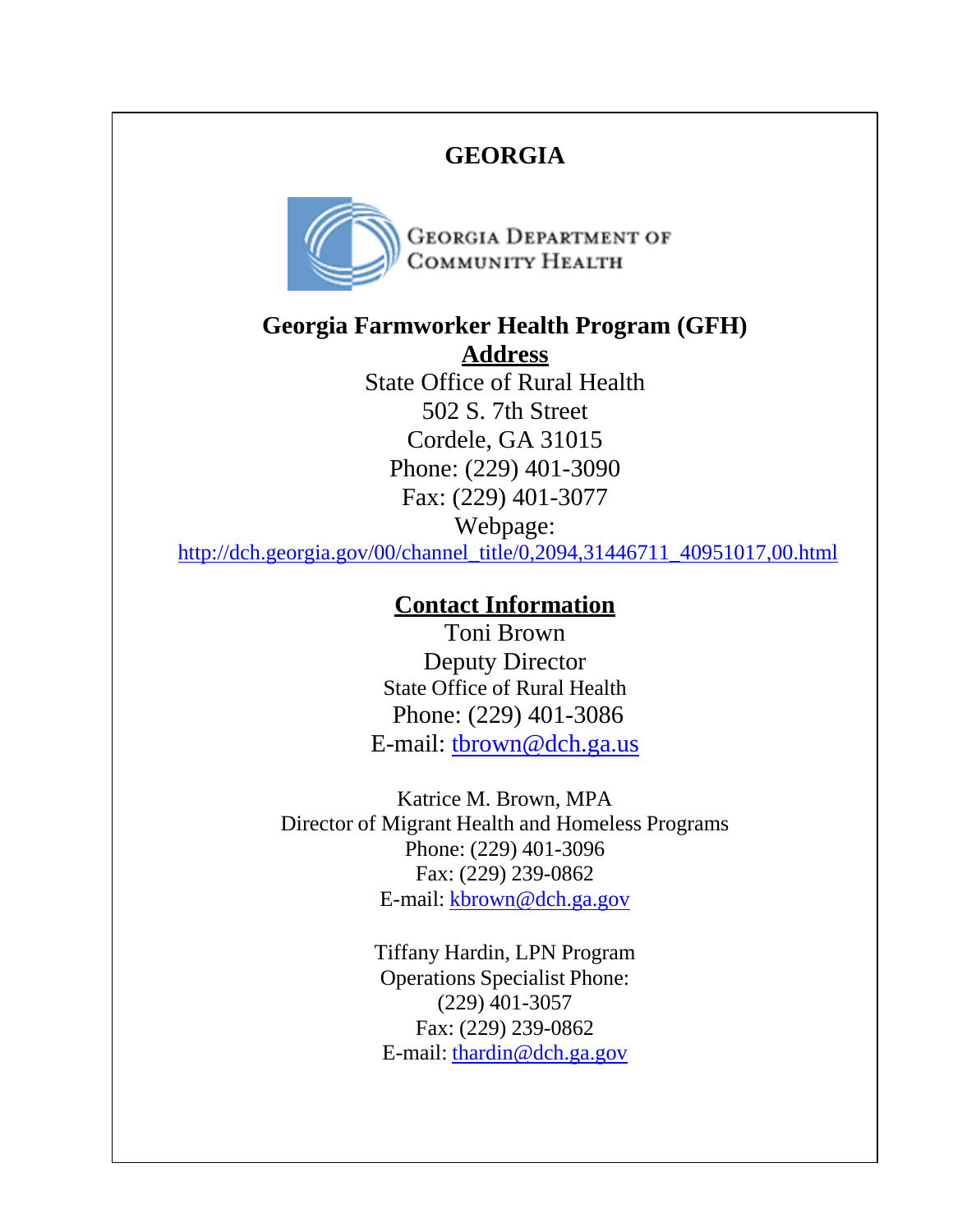#### **ILLINOIS**



#### **Address**

Community Health Partnership 205 W. Randolph, Suite 2222 Chicago, IL 60606 Phone: (312) 795-0000 Fax: (312) 795-0002 Webpage:<http://www.chpofil.org/>

### **Contact Information**

Susan Bauer Executive Director Phone: (312) 795-0000 Ext. 222 E-mail: [sbauer@chpofil.org](mailto:sbauerchp@chpofil.org)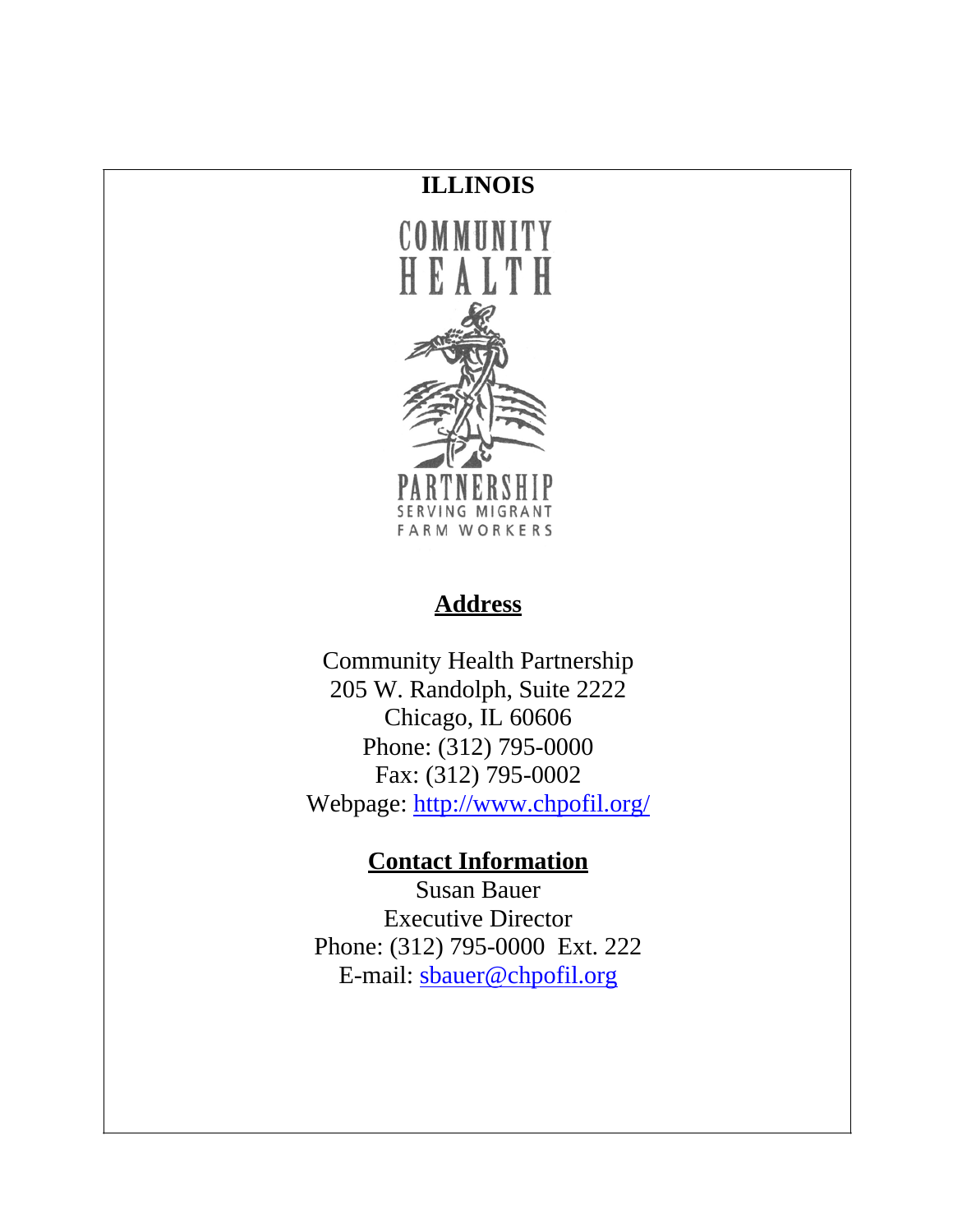#### **IOWA**



#### **Address**

3850 Merle Hay Road, Suite 500 Des Moines, IA 50310 Phone: (515) 271-5303 1-800-372-6031 Webpage: [www.proteusinc.net](http://www.proteusinc.net/)

#### **Contact Information**

Terry Meek Executive **Director** Phone: (515) 217- 5306, Ext. 122 E-mail: [terrym@proteusinc.net](mailto:terrym@proteusinc.net)

Bob Witt, PA-C Clinical Director Phone: (515) 271-5306, Ext. 117 E-mail[:BobW@proteusinc.net](mailto:BobW@proteusinc.net)

Proteus is a private, non-profit organization providing farmworker services. The Migrant Health Project is one of several funded programs. The MH Project is a Section 330-funded, PA/Voucher program providing primarily outreach medical services to migrant and seasonal farmworkers and their families throughout the State of Iowa. The main office is located in Des Moines with satellite offices in Iowa City and Fort Dodge. A full-time Physician Assistant (PA) is the year-around medical provider and serves as Clinical Director. Typically, one or two licensed PAs are hired part-time throughout the summer to assist in seeing patients and providing direct medical care. Supportive staff for each site includes a full-time bilingual, Migrant Health Aide and two temporary Health Aides hired during the summer for the "peak" migrant season.

A general health screening exam is performed each year on each qualifying patient by the in-house staff. Patients are usually seen at grower sites, at motels, in apartments and on occasion, at small town libraries, church basements or city parks. Ancillary services provided to patients include limited, CLIA-Waived laboratory studies such as HgbA1c, blood glucose monitoring, hemoglobins, lipid panels, rapid strep screens, dipstick UA, urine pregnancy tests and micral-albumin urine tests. Limited OTC medications are given to patients without charge while a small co-pay is requested for adult DT vaccinations or a 1-2 month supply of prescription medications (eg: antibiotics, oral hypoglycemics, antihypertensives. Additional care that cannot be provided by in-house staff are accomplished through vouchers with a prearranged network of contracted medical providers within the State of Iowa.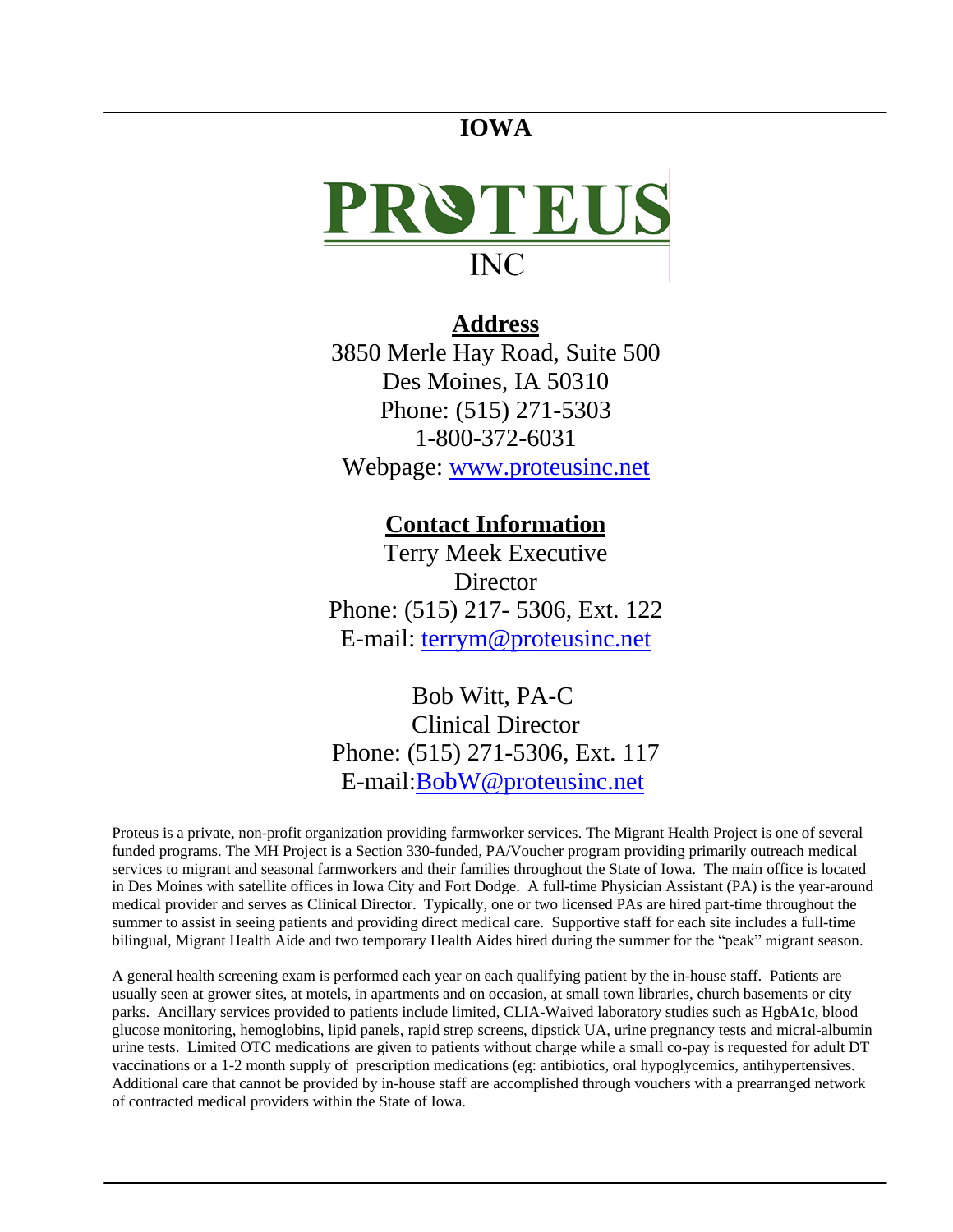

Kathleen Sebelius, Governor - Roderick L. Bremby, Secretary Curtis State Office Building 1000 SW Jackson Topeka, KS. 66612 (785) 296-1500 FAX:(785)368-6368 Email:info@kdhe.state.ks.us



#### **Address**

Kansas Statewide Farmworker Health Program 1000 SW Jackson, Suite 340 Topeka, KS 66612-1365 Phone: (785) 296-1200 Fax: (785) 296-1231 Webpage:<http://www.kdheks.gov/olrh/FW.html>

#### **Contact Information**

Cyndi Treaster, CCSW Program Manager Phone: (785) 296-8983 E-mail: [ctreaste@kdhe.state.ks.us](mailto:ctreaste@kdhe.state.ks.us)

> Dr. Howard Rodenberg Medical Director Phone: (785) 296-1200

Lucia Gutierrez Western Kansas Regional Case Manager Phone: (620) 275-4970 Fax: (620) 428-1762 E-mail: [lgutierrez@ummam.org](mailto:lgutierrez@ummam.org)

Patricia Fernandez Central Kansas Regional Case Manager Phone: (785) 296-8983 Fax: (620) 617-7428 E-mail: [pafernandez@kdhe.state.ks.us](mailto:pafernandez@kdhe.state.ks.us)

Vacant Eastern Kansas Regional Case Manager Phone: (785) 296-2671 Fax: (816) 590-7577

> Tina Guenther Health Promoter Phone: (620) 668-5416 E-mail: [htguent@ucom.net](mailto:htguent@ucom.net)

Helen Loewen Health Promoter Phone: (620) 668-5548 Email: [loewenhjm@hotmail.com](mailto:loewenhjm@hotmail.com)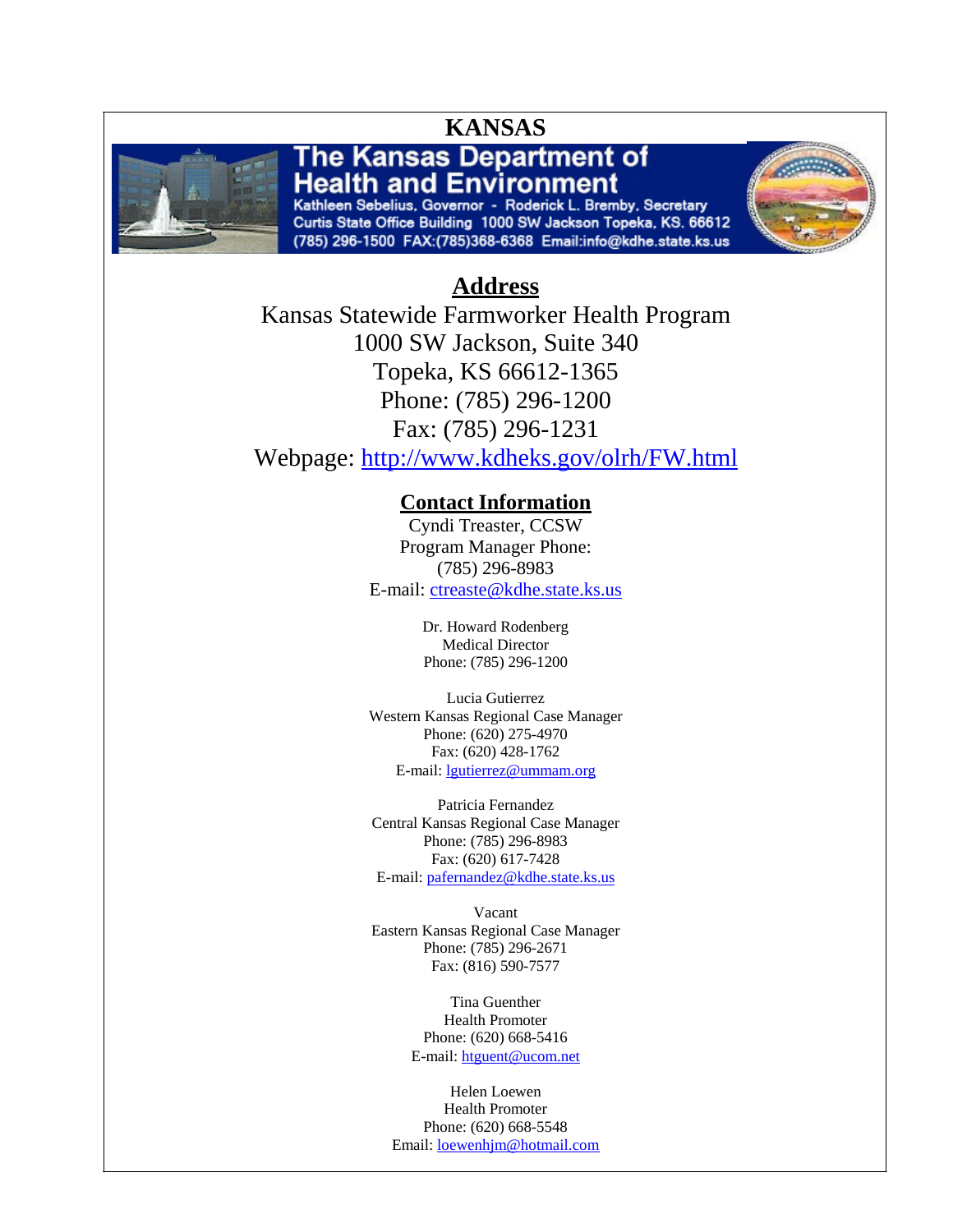#### **MAINE**



#### **Address**

9 Green St., Suite G6/P.O. Box 405 Augusta, Maine 04332 Phone: (207) 622-9252 1-888-351-9634 Fax: (207) 626-7612 E-mail[:mmhp@mainemigrant.org](mailto:mmhp@mainemigrant.org) Website: [www.mainemigrant.org](http://www.mainemigrant.org/)

#### **Contact Information**

Barbara Ginley, MPH Executive Director Phone: (207) 622-9252 Email: [bginley@mainemigrant.org](mailto:bginley@mainemigrant.org)

Michael Rowland, MD, MPH Medical Director Phone: (207) 622-9252

Paula Nicholas Operations Coordinator Phone: (207) 622-9252 E-mail: [pnicolas@mainemigrant.org](mailto:pnicolas@mainemigrant.org)

**The Maine Migrant Health Program** is a private, non-profit organization committed to improving the health status of migrant and seasonal farmworkers (MSFWs) and their families. Our organization, which was established in 1991, serves MSFWs working in agricultural commodities and harvests reaching the far corners of Maine. The MMHP is dedicated to both providing and facilitating access to primary and preventive care and services that are culturally and linguistically appropriate. Our organization provides mobile medical, voucher and nursing care, as well as outreach services, case management, health education, and transportation. Primary care is provided directly by MMHP in workers' camps, worksites and community sites that are visited by MSFWs. This model is also supplemented through a voucher system which allows MSFWs to access care in their local communities with reimbursement for the care provided by the MMHP. During Maine's wild blueberry harvest, the MMHP also coordinates a farmworker resource center called The Rakers' Center and a collocated food pantry.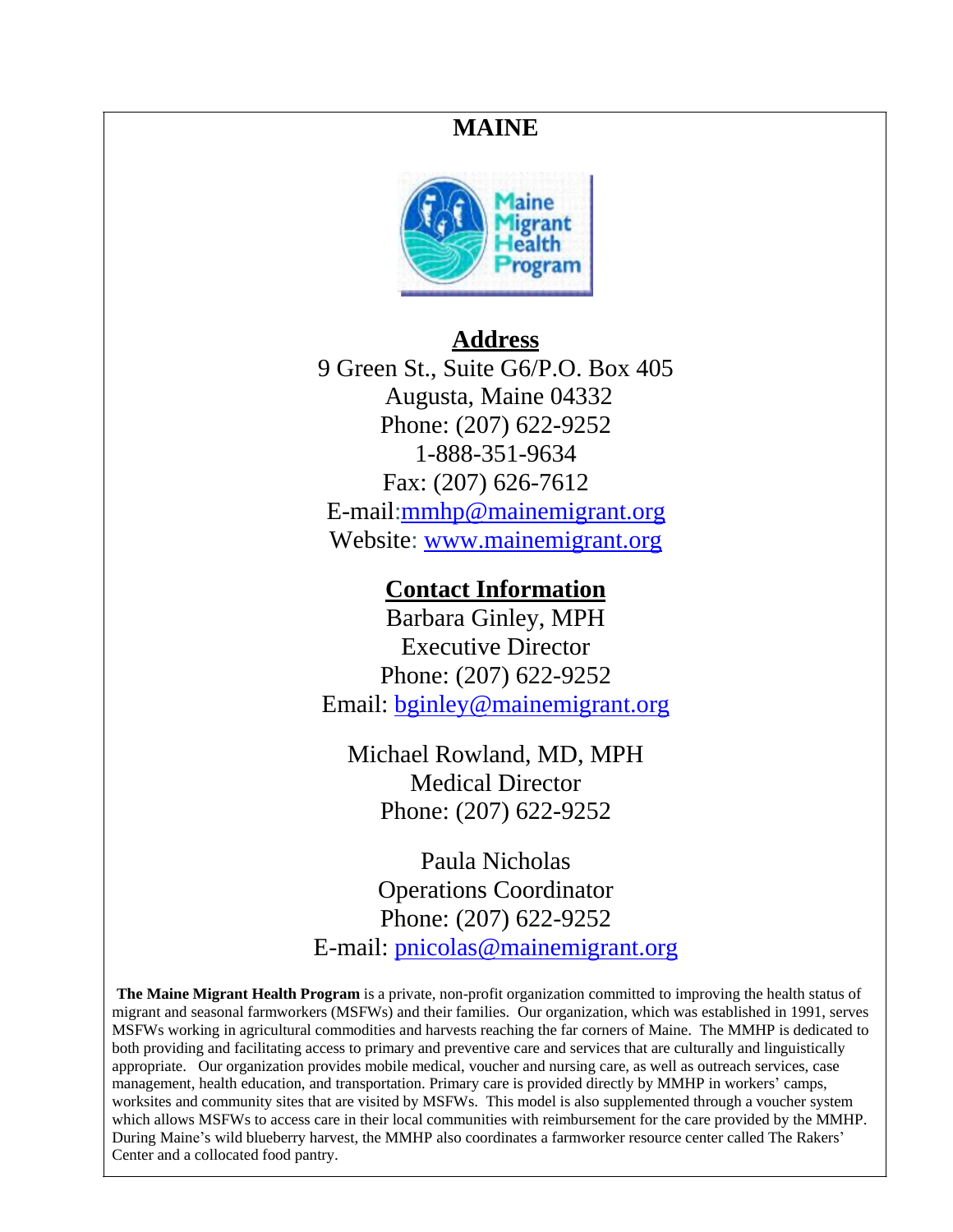#### **MASSACHUSETTS**

### **Connecticut River Valley Farmworker Health Program**

Massachusetts League of Community Health Centers 40 Court Street, 10<sup>th</sup> Floor Boston, MA 02108 Phone: (617) 426-2225 Fax: (617) 426-0097 Webpage:<http://www.massleague.org/CRVFHP.htm>

#### **Contact Information**

James Hunt Executive Director Phone: (617) 426-2225 E-mail: [jhunt@massleague.org](mailto:jhunt@massleague.org)

Keith Maxwell Technical Service Director Phone: (617) 426-2225 E-mail: [kmaxwell@massleague.org](mailto:kmaxwell@massleague.org)

Mary Ellen O'Driscoll Program Manager Phone: (617) 426-2225 E-mail: [meodriscoll@massleague.org](mailto:meodriscoll@massleague.org)

The Connecticut River Valley Farmworker Health Program (CRVFHP) is a unique two-state contracted services program of the Massachusetts League of Community Health Centers that provides outreach and primary health services to migrant and seasonal farmworkers through a partnership of health centers and other community-based organizations in Massachusetts and Connecticut. Since 1998, the CRVFHP has been offered through participating health centers and other health care providers in Connecticut and Massachusetts. The Connecticut River Valley is the largest agricultural region in New England. Running north to south along the Connecticut River, it extends from the Vermont border of Massachusetts to the Long Island Sound. Farmworkers in the region pick shade tobacco (used to wrap cigars), apples, other fruits and vegetables. Farmworkers are also employed in nurseries and sod farms in both states. An estimated 12,000 migrant and seasonal farmworkers and their dependents live within the Valley. Farmworkers in the Connecticut River Valley suffer from many of the same health ailments as the national farmworker population. Nationally, farmworkers may suffer from high rates of diabetes and chronic hypertension, HIV/AIDS disease, tuberculosis and dental disease. Occupational exposures to pesticides are a risk factor for many illnesses. Common conditions include musculoskeletal problems, dermatitis and rashes, headaches, and eye problems.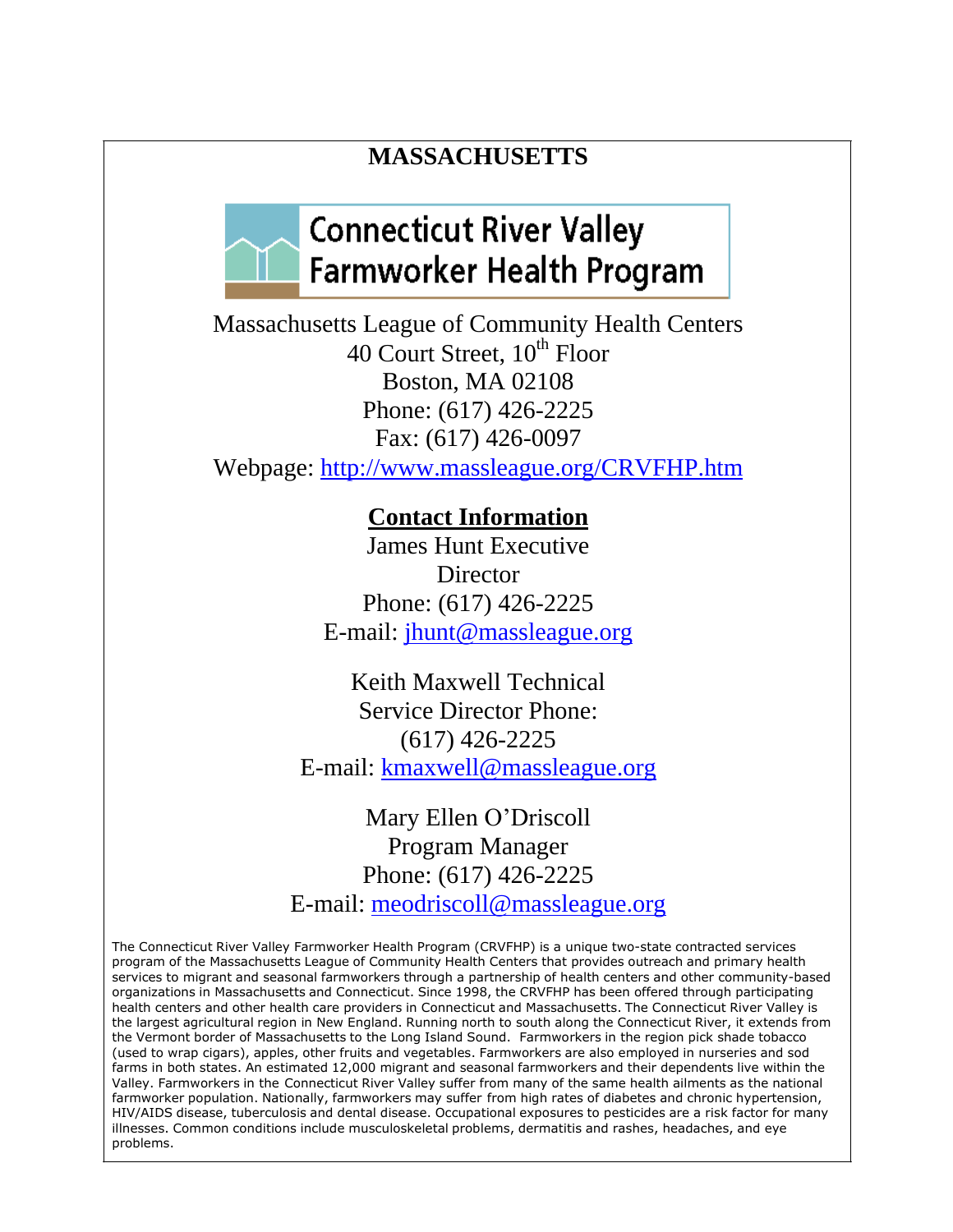## **MICHIGAN**  $\epsilon$  Int Community Health Network 27.7933 **Address** InterCare Community Health Network 50 Industrial Park Drive Bangor, MI 49013 Phone: (269) 427-7937 Fax: (269) 427-5180 Webpage: [http://www.intercare.org](http://www.intercare.org/) **Contact Information** Velma Hendershott Chief Executive Officer Phone: (269) 427-7937 E-mail: [velma@intercare.org](mailto:velma@intercare.org) Lisa Fink Medical Director Phone: (269) 427-7937 E-mail: [lfink@intercare.org](mailto:lfink@intercare.org) Mary Coalter Farmworker Health Program Manager Phone: (616) 887-3800 E-mail: [mcoalter@intercare.org](mailto:mcoalter@intercare.org)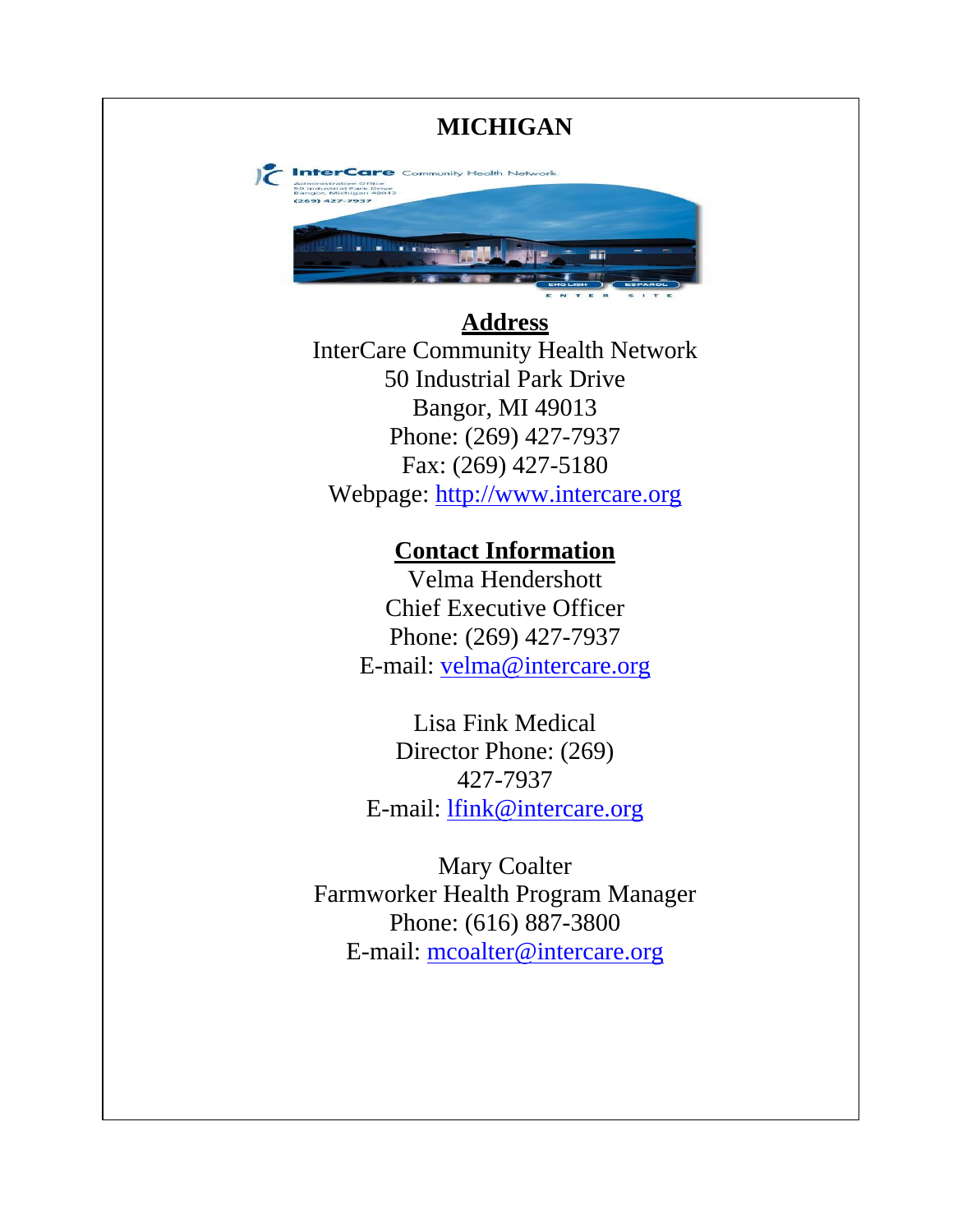#### **Michigan**

#### **Northwest Michigan Health Services, Inc**

10767 Traverse Highway, Suite B Traverse City, MI 49684 Phone: (231) 947-1112 Fax: (231) 947-7739

#### **Contacts** Judith

Williams Executive Director Phone: (231) 947-1112 E-mail: [jwilliams@nmhsi.org](mailto:jwilliams@nmhsi.org)

Val Greenlee Director of Operations Phone: (231) 861-2130 E-mail: [vgreenlee@nmhsi.org](mailto:vgreenlee@nmhsi.org)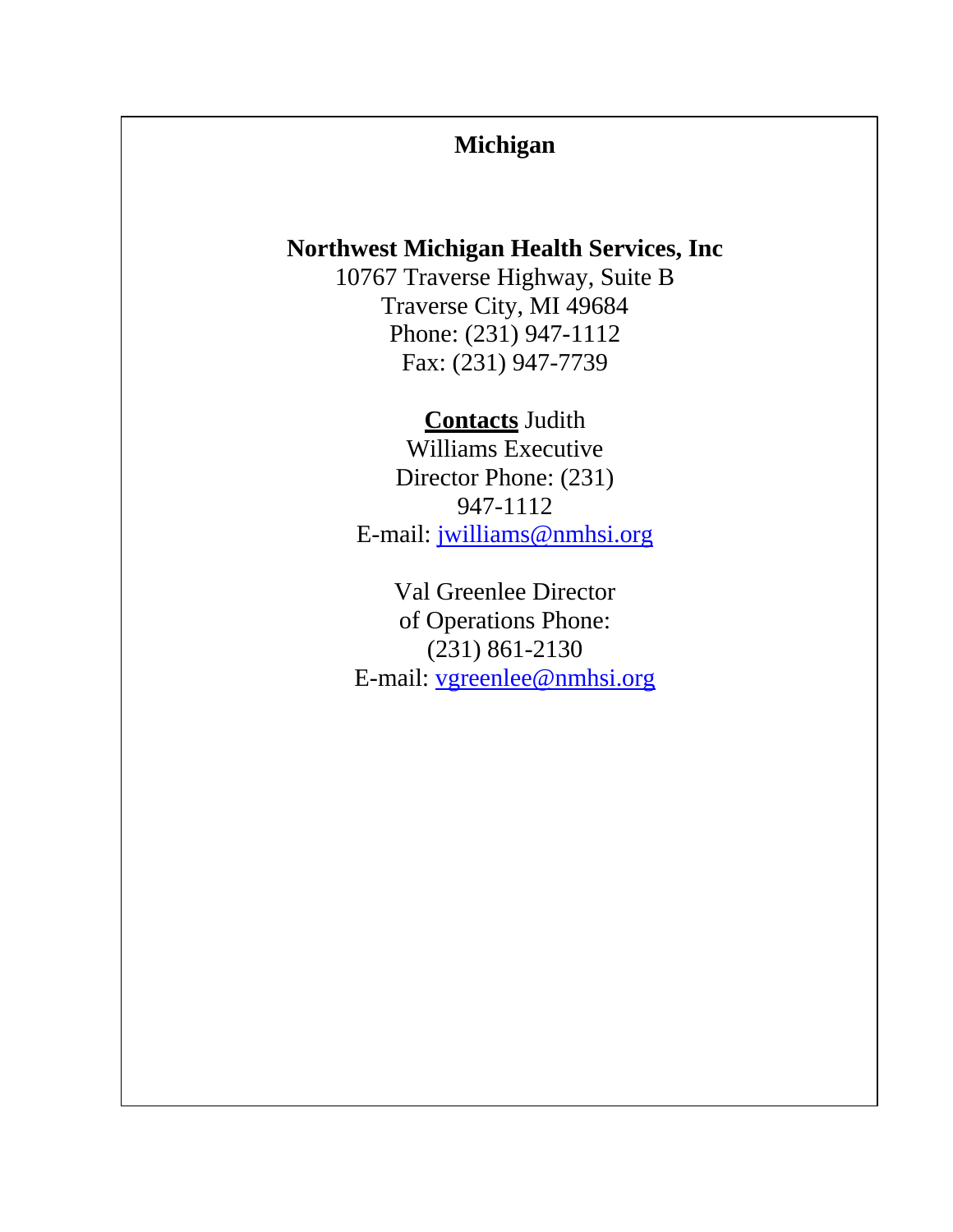#### **MINNESOTA**





#### **Migrant Health Services**

**Address** Migrant Health Services, Inc. 810 4<sup>th</sup> Avenue South, Suite 120 Moorhead, MN 56560 Phone: (218) 236-6502 1-800-842-8693 Fax: (218) 236-6507 Webpage: [http://www.migranthealthservice.org](http://www.migranthealthservice.org/)

#### **Contact Information**

Joan Altenbernd Executive Director Phone: (218) 236-6502 E-mail: [jaltenbernd@migranthealthservice.org](mailto:jaltenbernd@migranthealthservice.org)

> Anna Gunvalson Program Operations E-mail: [agunvalson@702com.net](mailto:agunvalson@702com.net)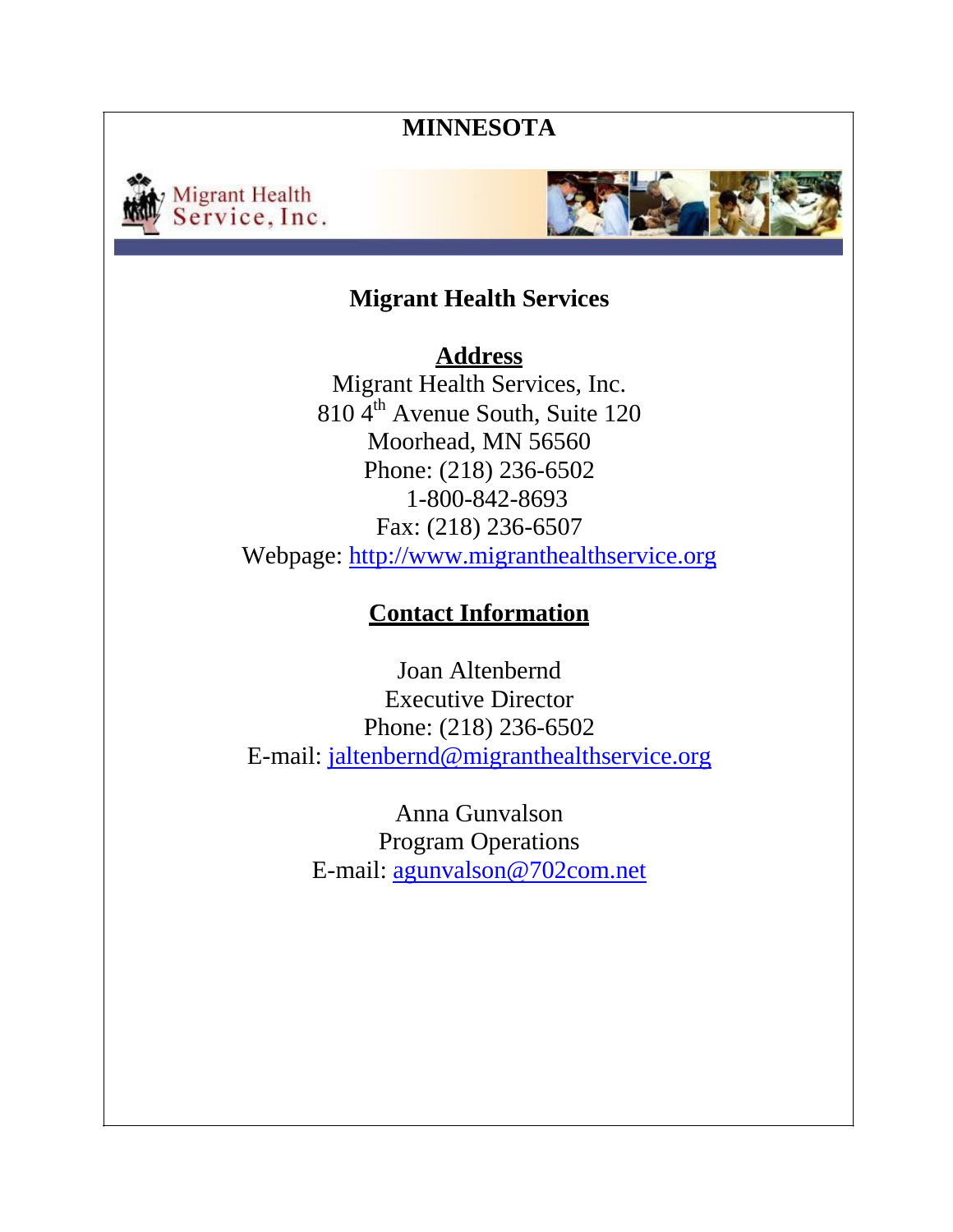#### **MONTANA**



### **Address**

Montana Migrant and Seasonal Farmworker Council, Inc. 3318 3 rd Avenue North, Suite 100 Billings, MT 59101 Phone: (406) 248-3149 1-800-813-4492 Fax: (406) 245-6636 Webpage:<http://mtpca.org/mtmigrant.htm>

#### **Contact Information**

Maria Stephens Executive Director Phone: (406) 248-3149 E-mail: [mmcmt@wtp.net](mailto:mmcmt@wtp.net)

Christine Gerhard Clinical Director Phone: (406) 248-3149 E-mail: [mmcmt@wtp.net](mailto:mmcmt@wtp.net)

Claudia Stephens Migrant Contact Phone: (406) 248-3149 E-mail: [cstephens@180com.net](mailto:cstephens@180com.net)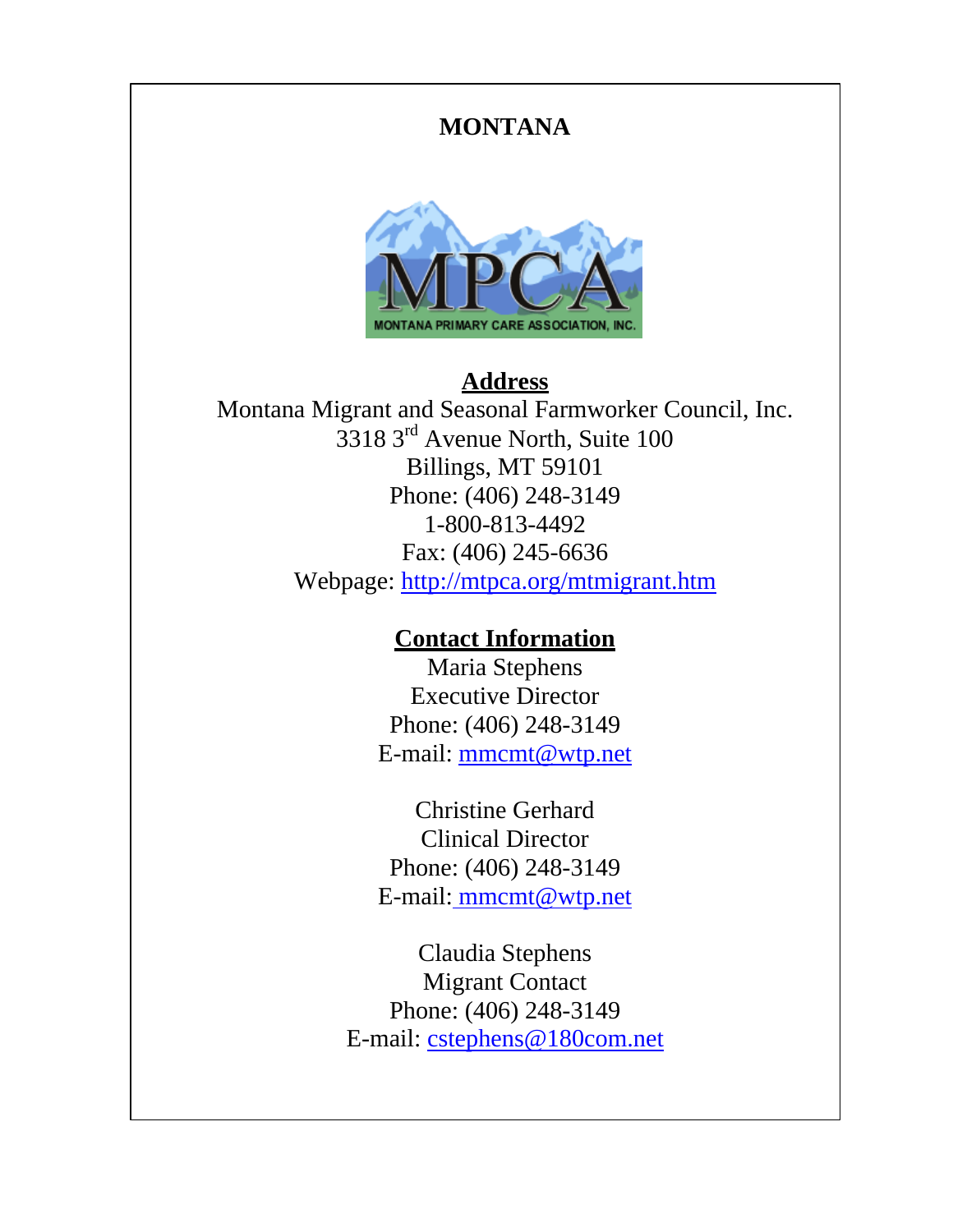#### **NEBRASKA**



#### **Address**

Panhandle Community Services  $3350$   $10^{\text{th}}$  Street Gering, NE 69341-1700 Phone: (308) 635-3089 1-800-658-4489 Fax: (308) 635-0264

Webpage:<http://www.pcswn.com/Migrant%20Health.html>

#### **Contact Information**

Jan Fitts Executive Director Phone: (308) 632-2540

Jeff Tracy Medical Director Phone: (308) 632-2540

Mary S. Longoria Migrant Health Program Manager Phone: (308) 632-2540, Ext. 341 E-mail: [mlongoria@pcswn.com](mailto:mlongoria@pcswn.com)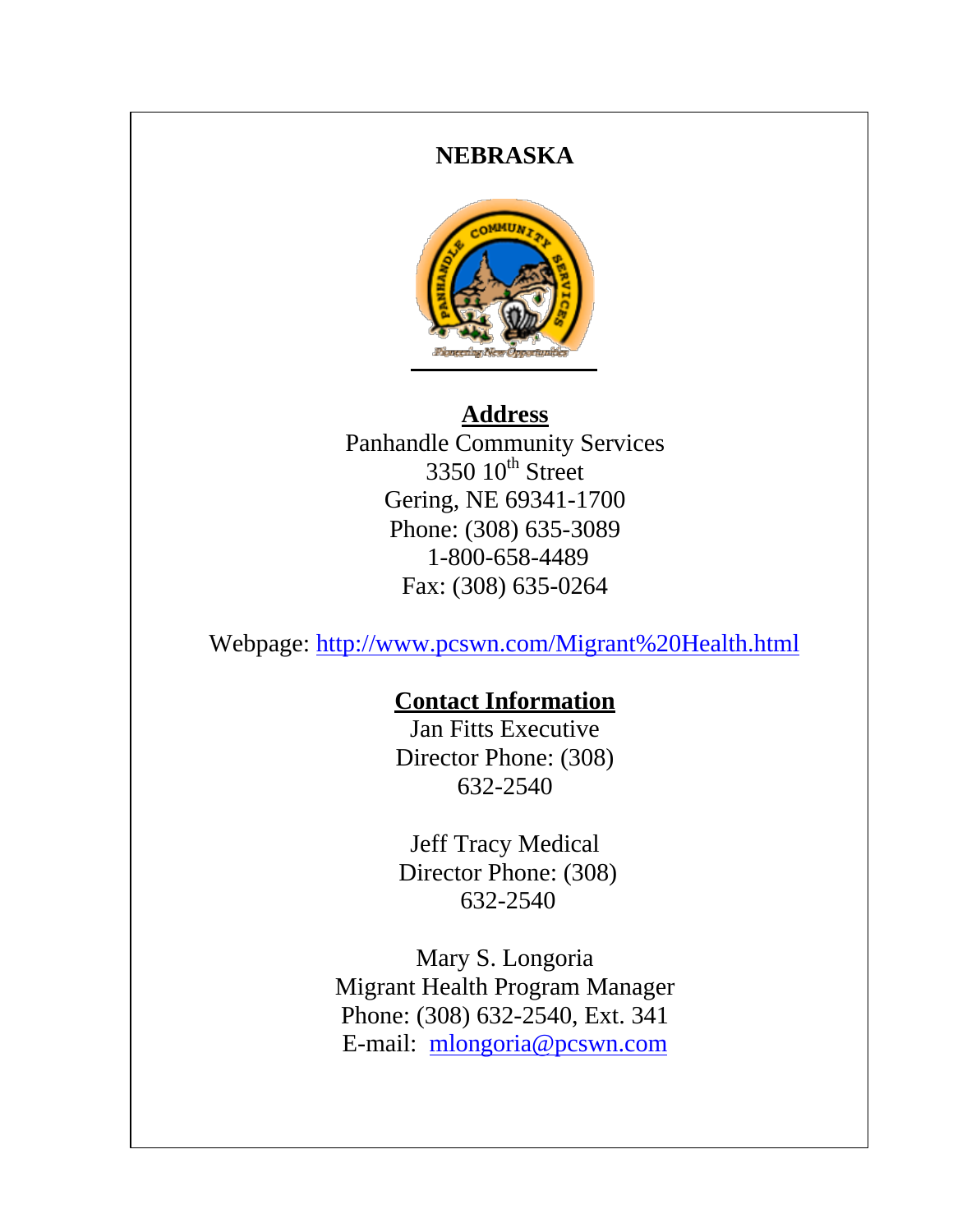#### **NEW YORK**

#### **Finger Lakes Migrant Health Program**

#### **Address**

Finger Lakes Migrant Health Program 14 Maiden Lane/PO Box 423 Penn Yan, NY 14527 Phone: (315) 531-9102 1-800-724-0862 Fax: (315) 531-9103

#### **Contact Information**

Mary Zelazny Program Director Phone: (315) 531-9102 E-mail: [maryz@flmhcp.org](mailto:PatR@flmhcp.org)

Lawreen Duel Potter Office Manager Phone: (315) 531-9102 E-mail: [lawreen@flmhcp.org](mailto:lawreen@flmhcp.org)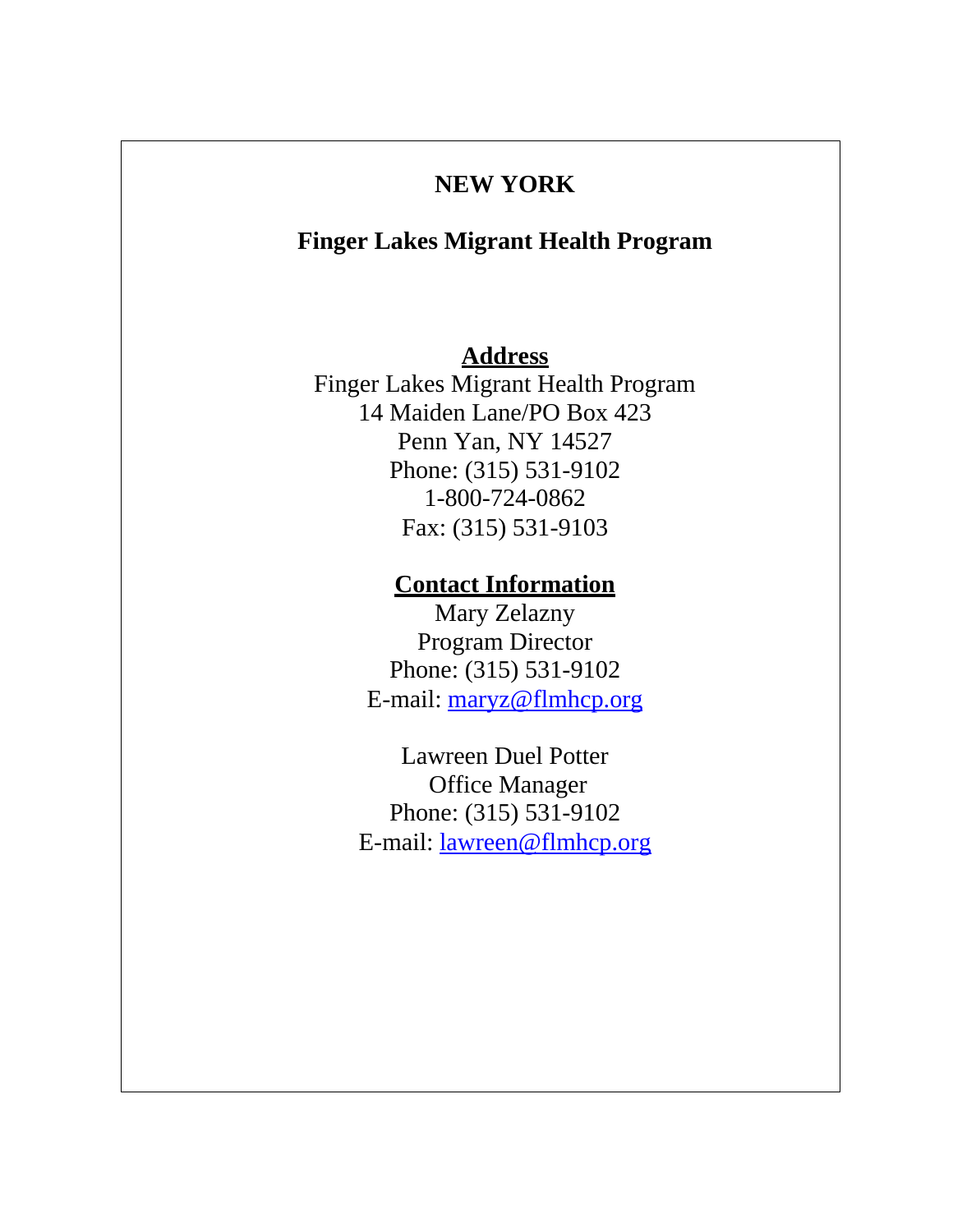#### **NEW YORK**

#### communityhealth

Hudson River HealthCare, Inc. Award Wanning Health Care for a Healthier Community



1-877-871-4742 toll free Hablamos Español PEEKSKILL BEACON POUGHKEEPSIE GOSHEN NEWPALTZ WALDEN DOVERPLAINS AMENIA PINEPLAINS MONTICELLO

#### **Address** Hudson River HealthCare, Inc. 1037 Main St.

Peekskill, NY 10566 Phone: (914) 734-8747 1-877-871-4742 Fax: (914) 734-8745 Webpage:<http://www.hrhcare.org/voucher>

#### **Contact Information**

Anne K. Nolon Chief Executive Director Phone: (914) 734-8747 E-mail: [aknolon@aol.com](mailto:aknolon@aol.com)

Paul Kaye, MD Medical Director Phone: (914)734-8800 E-mail: [pkaye@hrhcare.org](mailto:pkaye@hrhcare.org)

David J. Erickson Manager, Migrant Health Promotion 1037 Main Street Peekskill, NY 10566 Phone: (914) 734-8926 Fax: (914) 734-8745 Email: [derickson@hrhcare.org](mailto:derickson@hrhcare.org)

Hudson River Community Health's Migrant Health Voucher program is an innovative response to the needs of the agricultural workers in New York State's Southern Agricultural Region. Due to the geographically dispersed locations of the farms in Suffolk and Sullivan Counties, HRHCare developed a "virtual" health center in each county to provide the highest quality and most conveniently located health care options. Rather than build "bricks and mortar" health centers that would be too far for most agricultural workers to access from their homes, HRHCare has developed a network of local medical providers with whom we contract. In order for the agricultural workers to access the providers' offices, HRHCare has put into place a care coordination model that provides all the wraparound services that make our other migrant health centers so accessible, including outreach and transportation services, medical interpretation, case managements, and health education. The Migrant Voucher Program's services include primary care, primary dental care, limited radiology, laboratory services, some prescription drug coverage, and mental health services.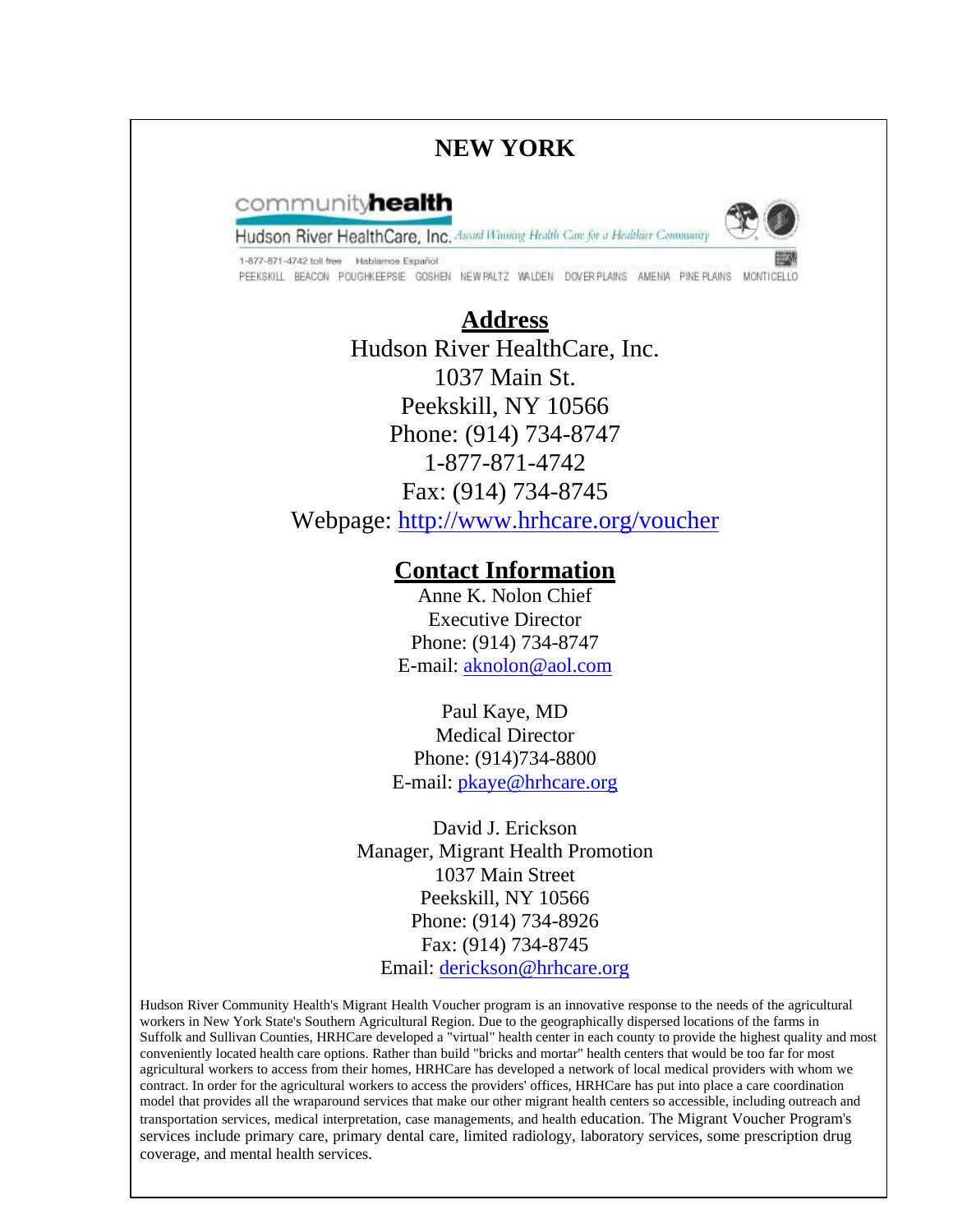### **NORTH CAROLINA**

**North Carolina Farmworker Health Program**



#### **Address** North Carolina Office of Rural Health and Community Care 2009 Mail Service Center Raleigh, NC 27699 Phone: (919) 733-2040 Fax: (919) 733-2981 Website: [www.ncfhp.org](http://www.ncfhp.org/)

#### **Contact Information**

Elizabeth Freeman Lambar Chief Executive Officer Phone: (919) 715-7626 E-mail: [Elizabeth.freeman@ncmail.net](mailto:Elizabeth.freeman!@ncmail.net)

Deborah Norton, MD, MPH Medical Director & Clinic Manager Phone: (919) 733-2040, Ext. 232

Melissa Miles Program Manager Phone: (919) 733-2040, Ext. 233 E-mail: [melissa.miles@ncmail.net](mailto:melissa.miles@ncmail.net)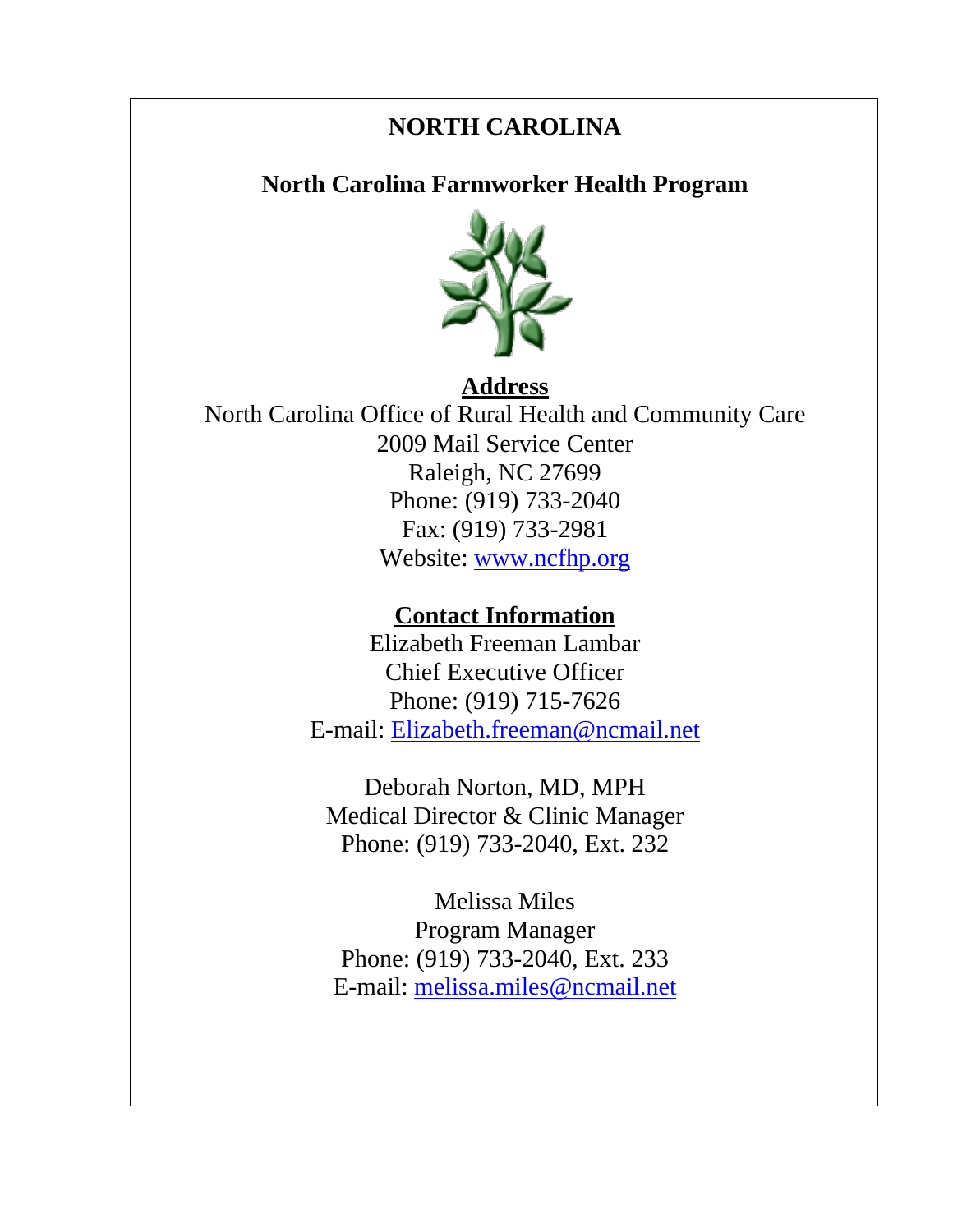#### **NORTH DAKOTA**





#### **Migrant Health Services**

#### **Address**

Migrant Health Services, Inc. 810 4<sup>th</sup> Avenue South, Suite 120 Moorhead, MN 56560 Phone: (218) 236-6502 1-800-842-8693 Fax: (218) 236-6507 Webpage: [http://www.migranthealthservice.org](http://www.migranthealthservice.org/)

#### **Contact Information**

Joan Altenbernd Executive Director Phone: (218) 236-6502 E-mail: [jaltenbernd@migranthealthservice.org](mailto:jaltenbernd@migranthealthservice.org)

> Anna Gunvalson Program Operations E-mail: [agunvalson@702com.net](mailto:agunvalson@702com.net)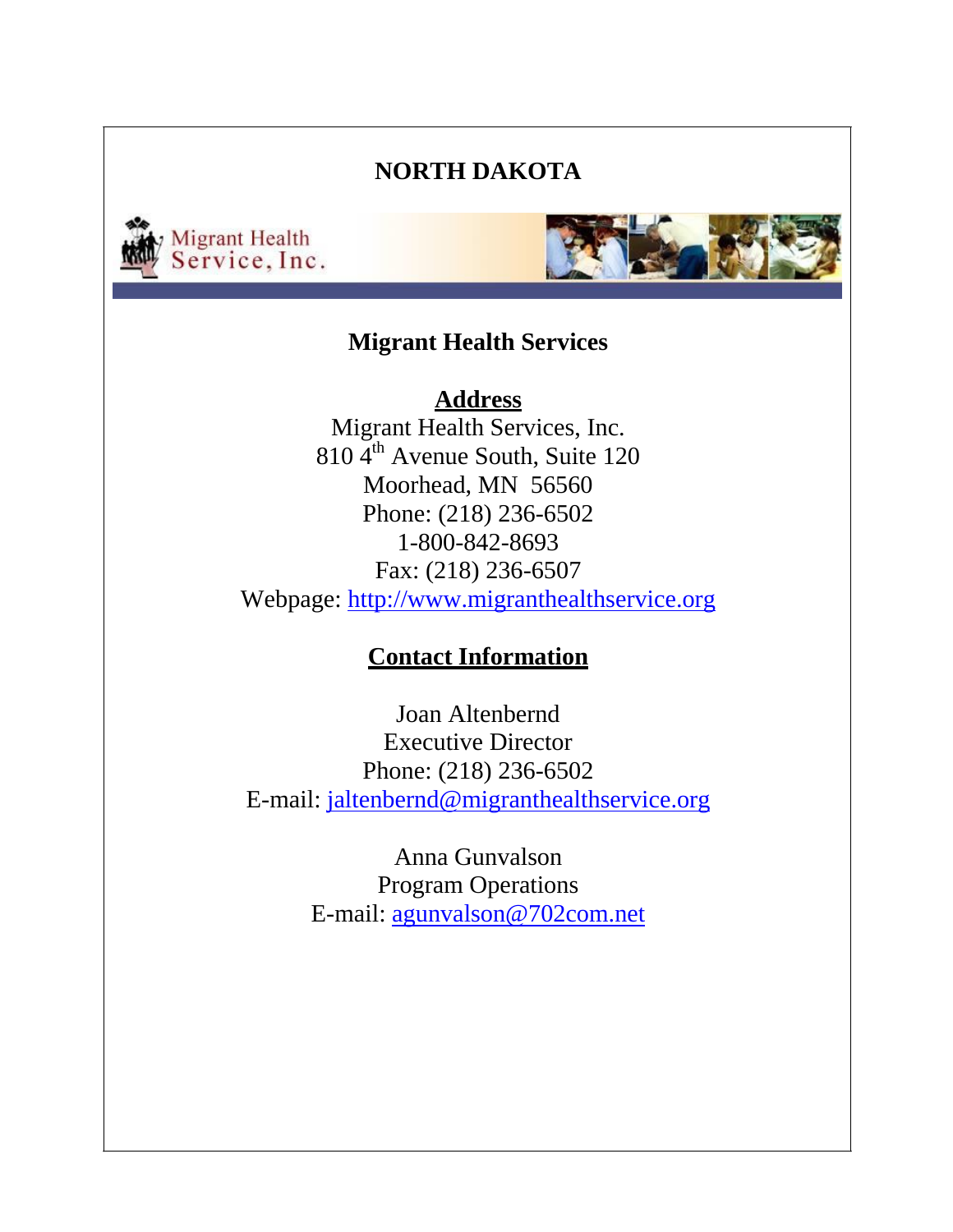### **OKLAHOMA Oklahoma Farmworker Health Program**



#### **Address**

Variety Care PO Box 250 Grandfield, OK 73546 Phone: (405) 632-6688 (580) 479-3245 Website: [www.varietycare.org](http://www.varietycare.org/)

#### **Contact Information**

Lou Carmichael Chief Executive Officer Phone: (405) 632-6688 E-mail: [lcarmichael@varietycare.org](mailto:lcarmichael@varietycare.org)

Dr. William Holcomb, DO Medical Director of Rural Medicine Phone: (405) 632-6688 E-mail: [wholcomb@varietycare.org](mailto:wholcomb@varietycare.org)

Bernie Calvin Director, Farmworker Health Program Phone: (405) 458-4785 E-mail: [bcalvin@varietycare.org](mailto:bcalvin@varietycare.org)

The purpose of the Oklahoma Farmworker Health Program (FWHP) is to ensure that all migrant and seasonal farmworkers, and their immediate families, have access to quality healthcare. The voucher program emphasizes preventative health care and education for good overall health and wellness. Services include medical, dental, vision, lab, x-ray, mental health, and pharmacy needs. These services are provided at one of Variety Care's 16 locations as well as through partnerships with medical professionals in their areas. The FWHP is not concerned with legal or immigration status of individuals served. Farmworkers, regardless of their legal status in Oklahoma (and the United States), are eligible for this health program if they meet other eligibility criteria.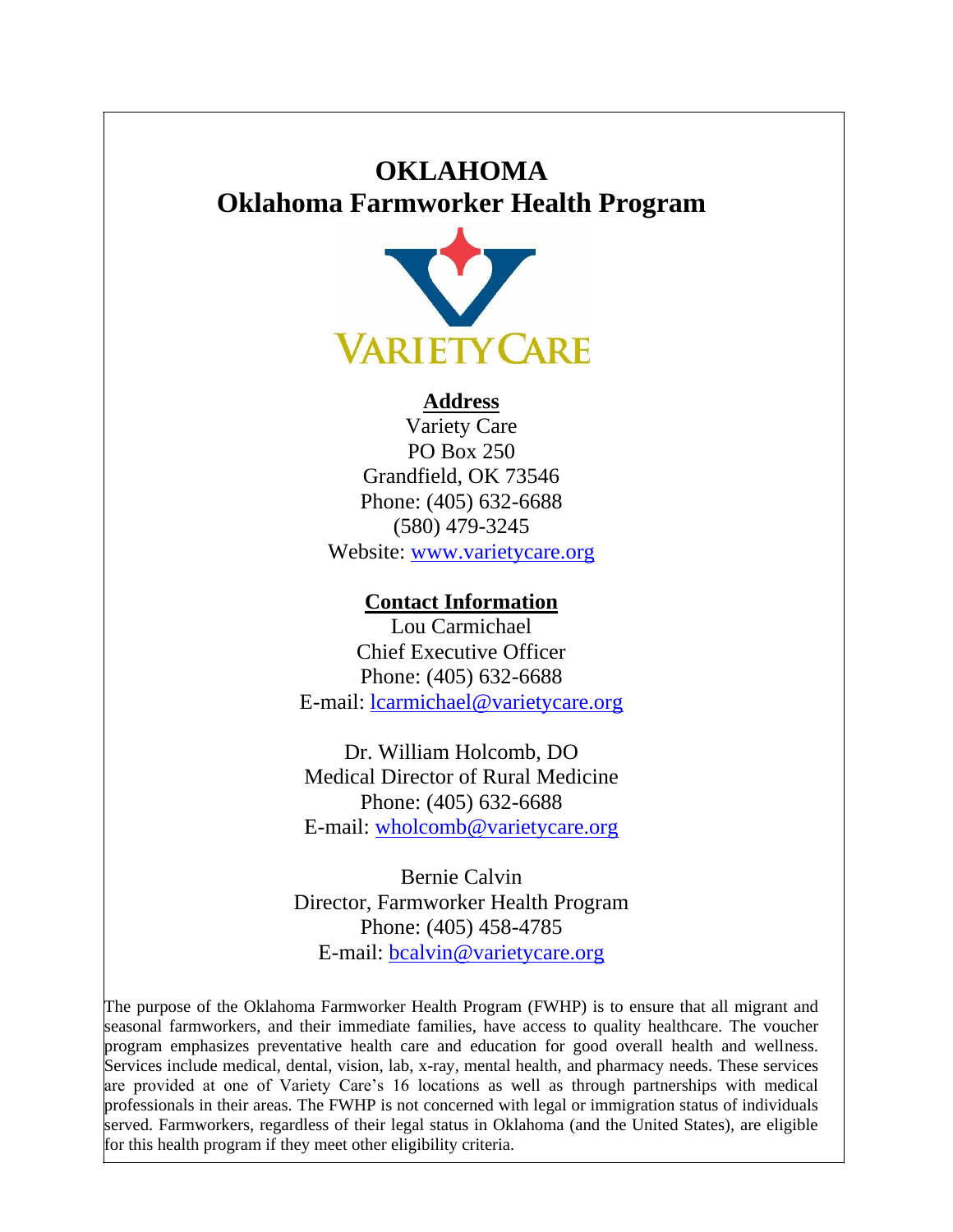#### **PENNSYLVANIA**

#### **KEYSTONE FARMWORKER PROGRAMS**



#### **Address**

Keystone Rural Health Center 755 Norland Avenue, Suite 200 Chambersburg, PA 17201 Phone: (717) 217-6006 Fax: (717) 263-0107

Webpage:<http://www.keystonehealth.org/FarmworkerProgram.htm>

#### **Contact Information**

Joanne Cochron Executive Director Phone: (717) 217-6006 E-mail: [jcochran@keystonehealth.org](mailto:jcochran@cvns.net)

Fred Oberholtzer Director, Farmworker Health Program Phone: (717) 334-0001 E-mail: [foberholtzer@keystonehealth.org](mailto:foberholtzer@keystonehealth.org)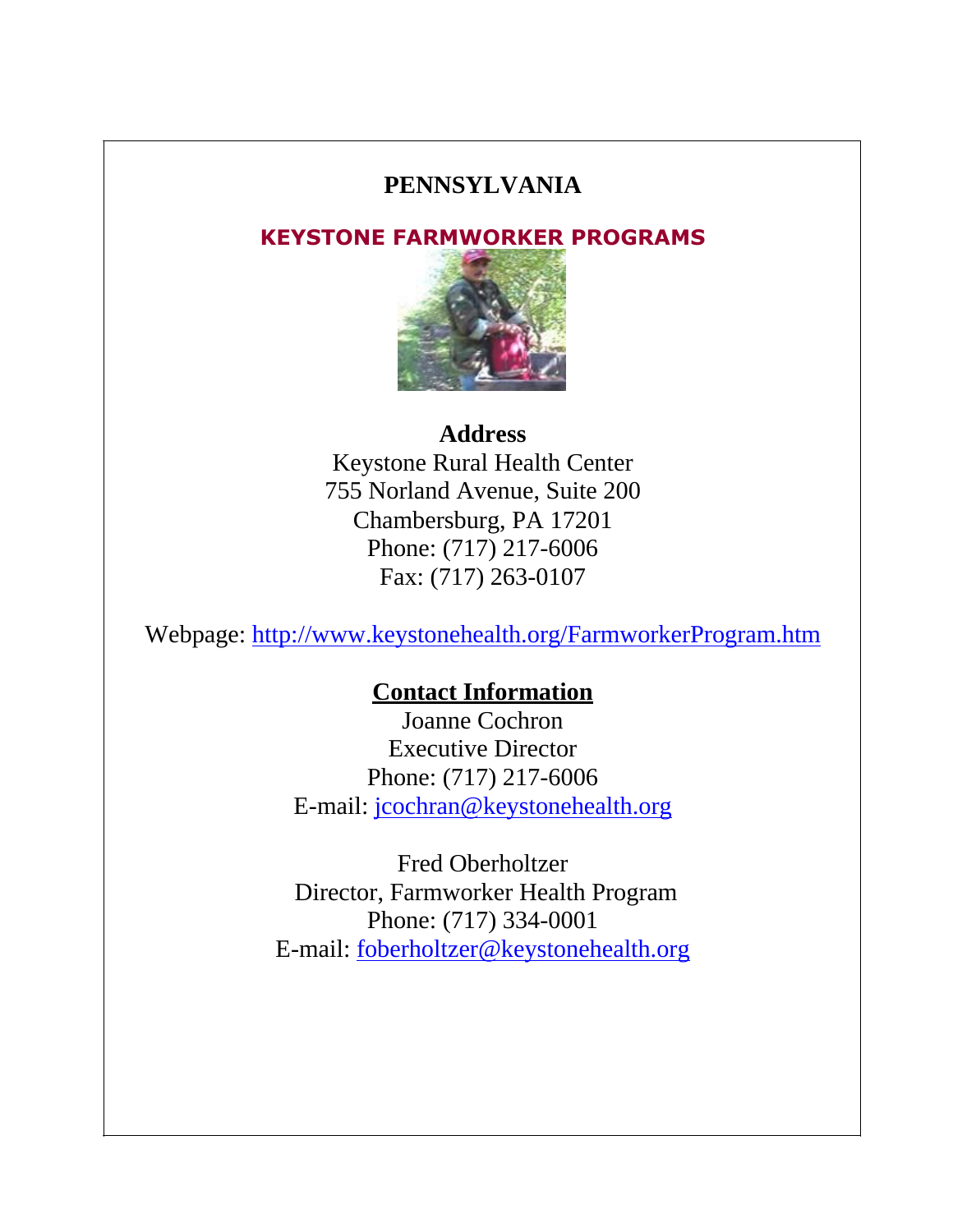#### **SOUTH CAROLINA**



#### **Address** South Carolina Migrant Health Program 2211 Alpine Road Extension Columbia, SC 29223 Phone: (803) 788-2778 1-800-768-3627 Fax: (803) 788-8233 Webpage:<http://www.scphca.org/migrant.htm>

#### **Contac Information**

Lathran J. Woodard Chief Executive Officer Phone: (803) 788-2778 E-mail: [lathran@scphca.org](mailto:lathran@scphca.org)

Carlo G. Victoriano Voucher Coordinator Phone: (803) 788-2778 E-mail: [carlov@scphca.org](mailto:carlov@scphca.org)

Maria Martin Outreach/Lay Health Coordinator Phone: (803) 788-2778 E-mail: [mariam@scphca.org](mailto:mariam@scphca.org)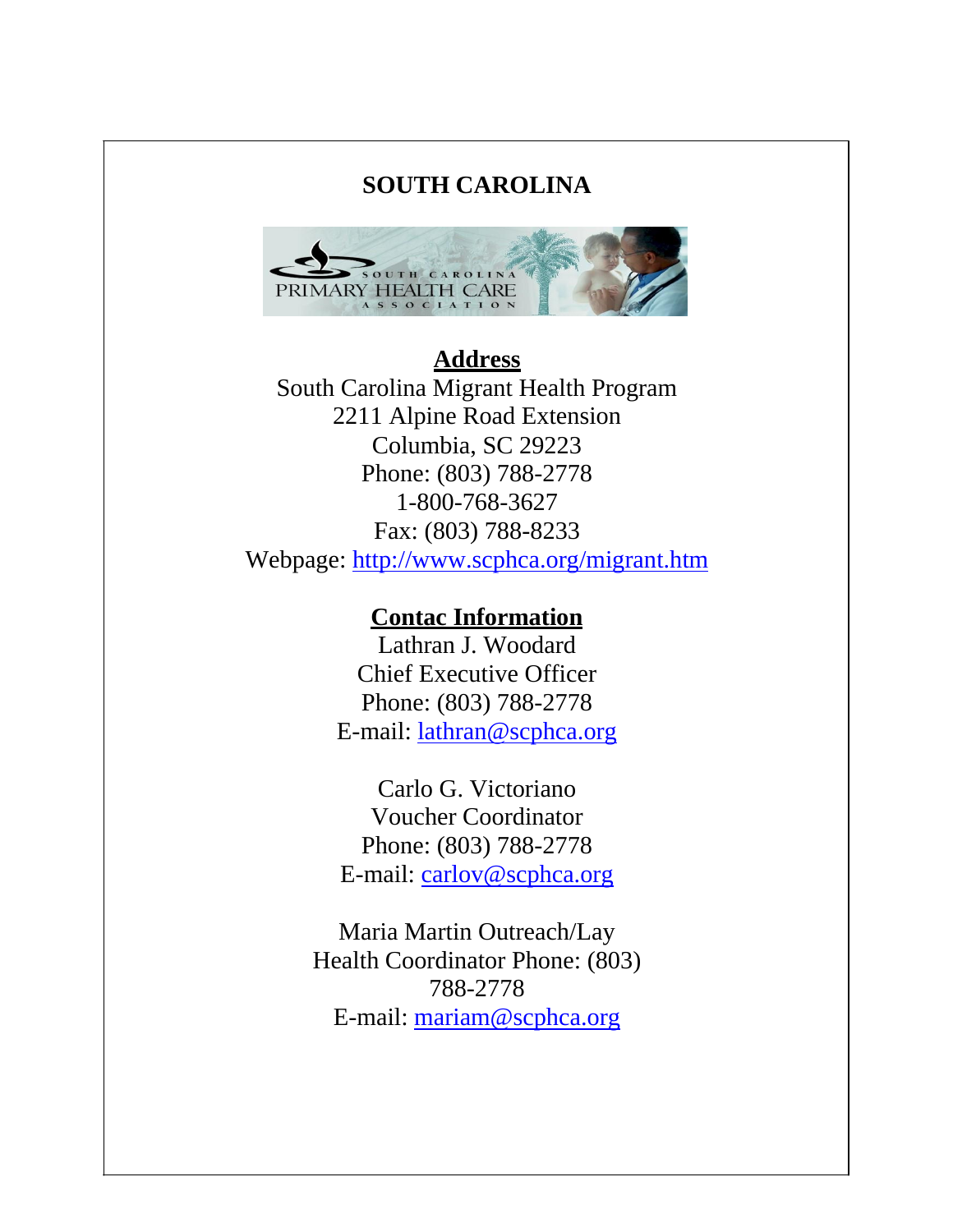#### **VIRGINIA**

Migrant Health Network

#### **Address**

Southwest Virginia Community Health Systems, Inc. 319 Fifth Ave. P.O. Box 729 Saltville, VA 24370 Phone: (276) 496-4492 1-888-531-8354 Fax: (276) 496-4839 Webpage: [http://www.svchs.com](http://www.svchs.com/)

#### **Contact Information**

Howard Chapman, Jr. Chief Executive Officer Phone: (276) 677-0021 E-mail: [hchopman@svchs.com](mailto:hchopman@svchs.com)

Alma Regules Migrant Program Coordinator Phone: (276) 496-4492 Fax: (276) 388-3094 E-mail: [aregules@svchs.com](mailto:aregules@svchs.com)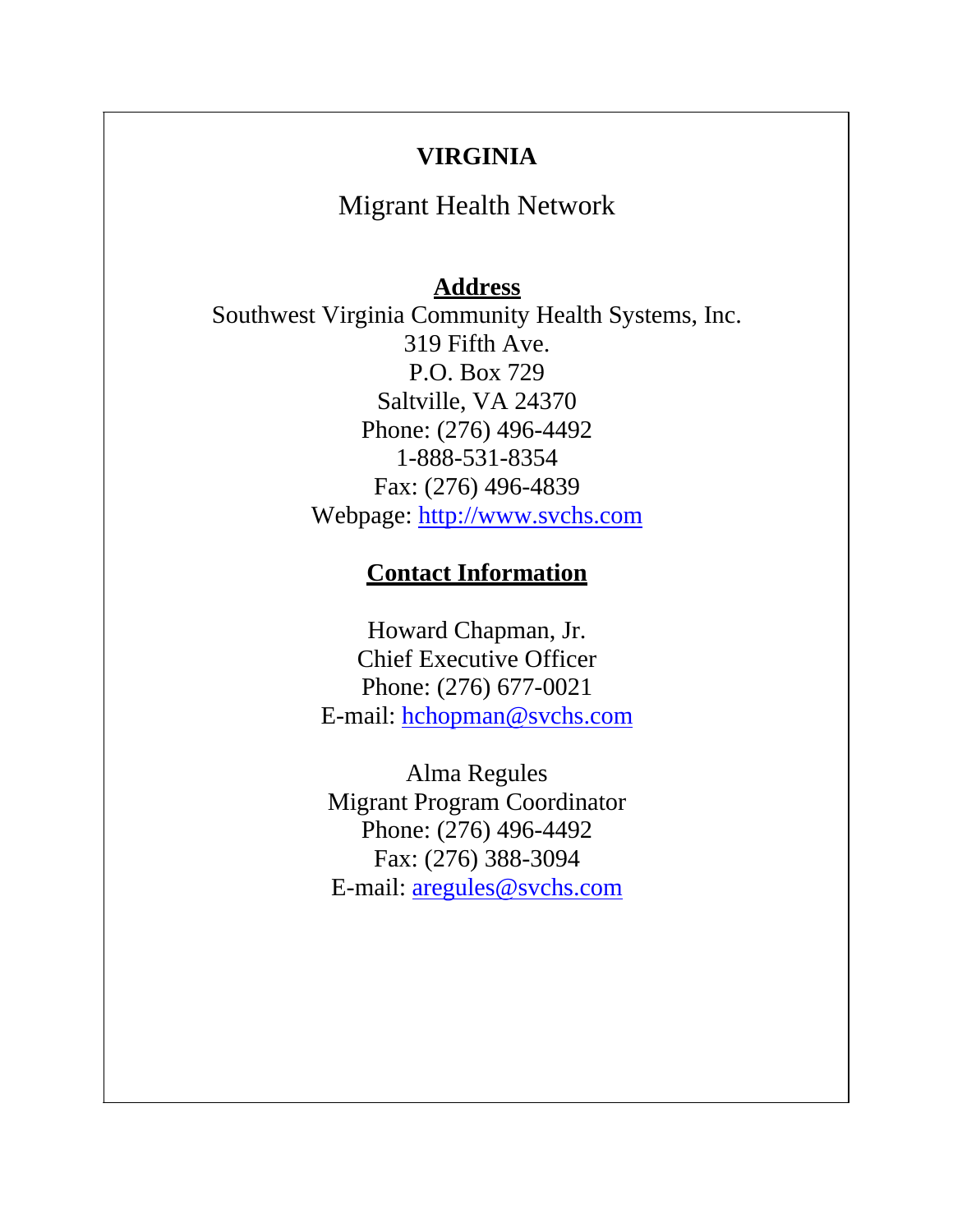#### **WISCONSIN**



# Family Health / La Clinica

#### **Address**

Family Health /La Clínica 400 S. Townline Rd. P.O. Box 1440 Wautoma, WI 54982 Phone: (920) 787-5514 1-800-942-5330 (Toll-free in Wisconsin only) Fax: (920) 787-4737

#### **Contact Information**

Ted A. Kay Executive **Director** Phone: (920) 787-5514, Ext. 650 E-mail: [ted@famhealth.com](mailto:ted@famhealth.com)